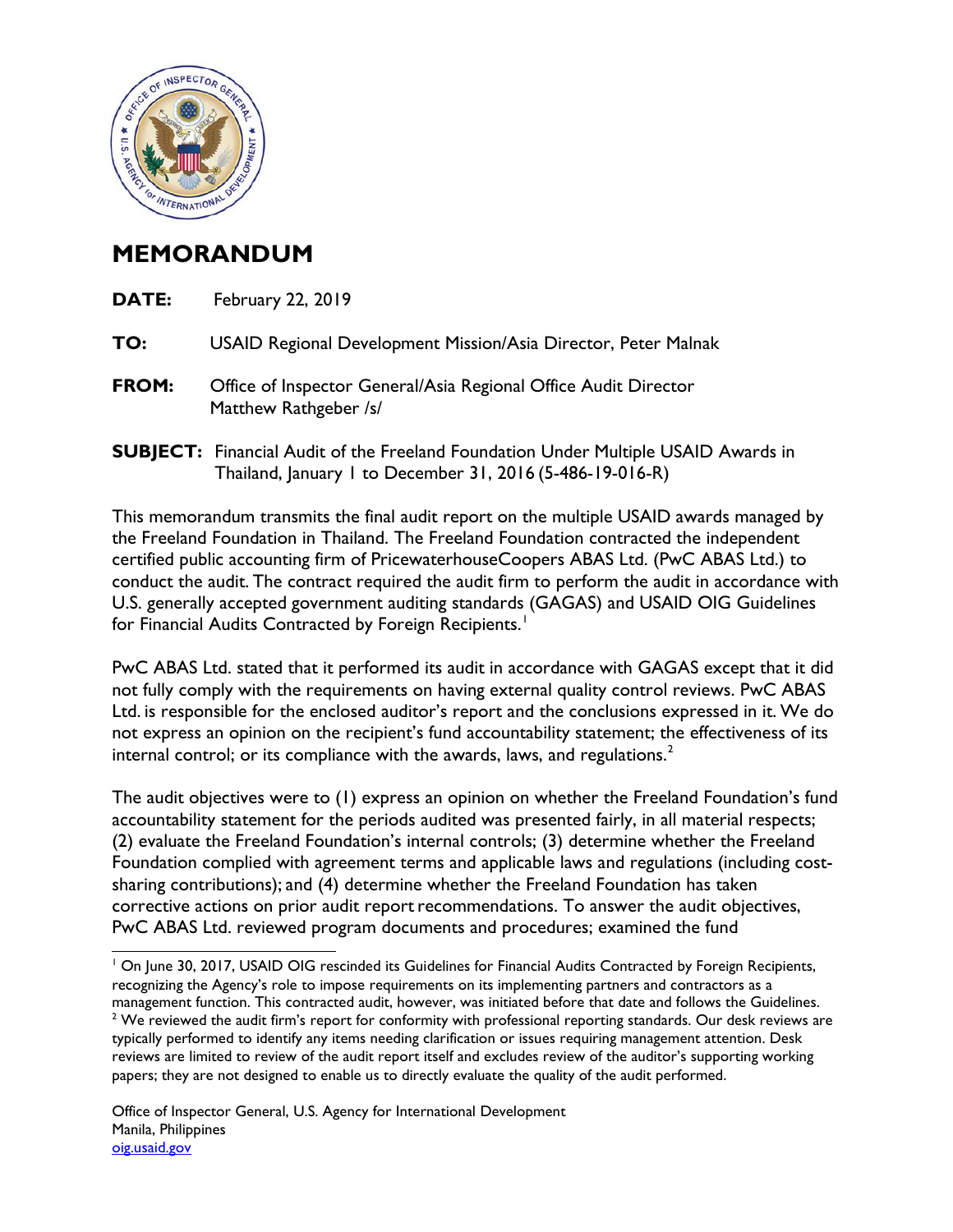accountability statement and supporting documentation; reviewed and documented the recipient's internal control systems; tested compliance with agreement terms and applicable laws and regulations; and assessed status of prior audit recommendations. The audit covered program revenues and costs of  $$1,898,671$  and  $$2,378,887$  $$2,378,887$  $$2,378,887$ ,<sup>3</sup> respectively, from January 1 to December 31, 2016.

PwC ABAS Ltd. concluded that, except for the effects of the questioned costs totaling \$89,796 (\$4,175 ineligible and \$85,621 unsupported**)**, the fund accountability statement presented fairly, in all material respects, program revenues and costs incurred under the three awards for the periods audited. The questioned costs pertained to (1) salary and consultant fees that were charged in excess of the actual time worked per approved timesheets (\$4,175), and (2) long outstanding receivables (\$61,713) and payables (\$23,908) which were opening balances brought forward from the old to the new accounting system without any supporting detailed list. For item 2, we are not making a questioned costs recommendation since these same costs had been questioned by PwC ABAS Ltd. in its prior audit report and were disallowed by the mission. **[4](#page-1-1)**

PwC ABAS Ltd. identified two material weaknesses in internal control, one was associated with the unsupported questioned costs identified in the fund accountability statement and the other one related to cash advances that were not recorded under the correct projects. The audit firm also identified one significant deficiency in internal control related to the difference in the life-of-project expenditures for the ARREST program as reported to USAID (\$12,947,427) versus the amount in the audit report (\$13,014,023). In its response to the finding, management stated that reported discrepancies have been partially corrected and the remainder will be adjusted once it obtains the closeout audit report of the ARREST program. However, page 6 of the audit report indicated that the budgeted life-of-project expenditures for the ARREST program totaled \$12,945,213. Since the life-of-project expenditures reported to USAID as well as those reflected in the audit report both exceeded the budgeted life-of-project expenditures for the ARREST program, we are making a procedural recommendation for the mission to establish the total amount of excess expenditures charged to USAID over the approved budgeted life-of-project expenditures; determine allowability, and recover any amount determined to be unallowable.

The audit firm also identified one material instance of noncompliance associated with the ineligible questioned costs identified in the fund accountability statement. On the review of cost-sharing contributions which is required under the ARREST program, the audit firm reported that the Freeland Foundation contributed \$14,616,369 which exceeded the life-ofproject cost-sharing requirement of \$5,183,445. The audit firm did not report any questioned

 $\overline{a}$ 

<span id="page-1-0"></span><sup>&</sup>lt;sup>3</sup> The audit covered three awards: Closeout audit of Cooperative Agreement AID-486-A-11-00006 (Asia's Regional Response to Endangered Species Trafficking [ARREST] for the period from January 1 to September 30, 2016) and initial audits of Subagreement FREELAND-01-Y1-INT361.00 (Reducing Opportunities for Unlawful Transport of Endangered Species [ROUTES] for the period from April 1 to December 31, 2016), and Subcontract PO- 52875L (USAID Counter Wildlife Trafficking Activity [UWA] for the period from September 1 to December 31, 2016).

<span id="page-1-1"></span><sup>4</sup> In the prior audit report, PwC ABAS Ltd. questioned long outstanding receivables of \$61,274 and payables of \$23,738. The minimal questioned costs variance between the prior and current audit reports (\$609) was due to currency translation differences.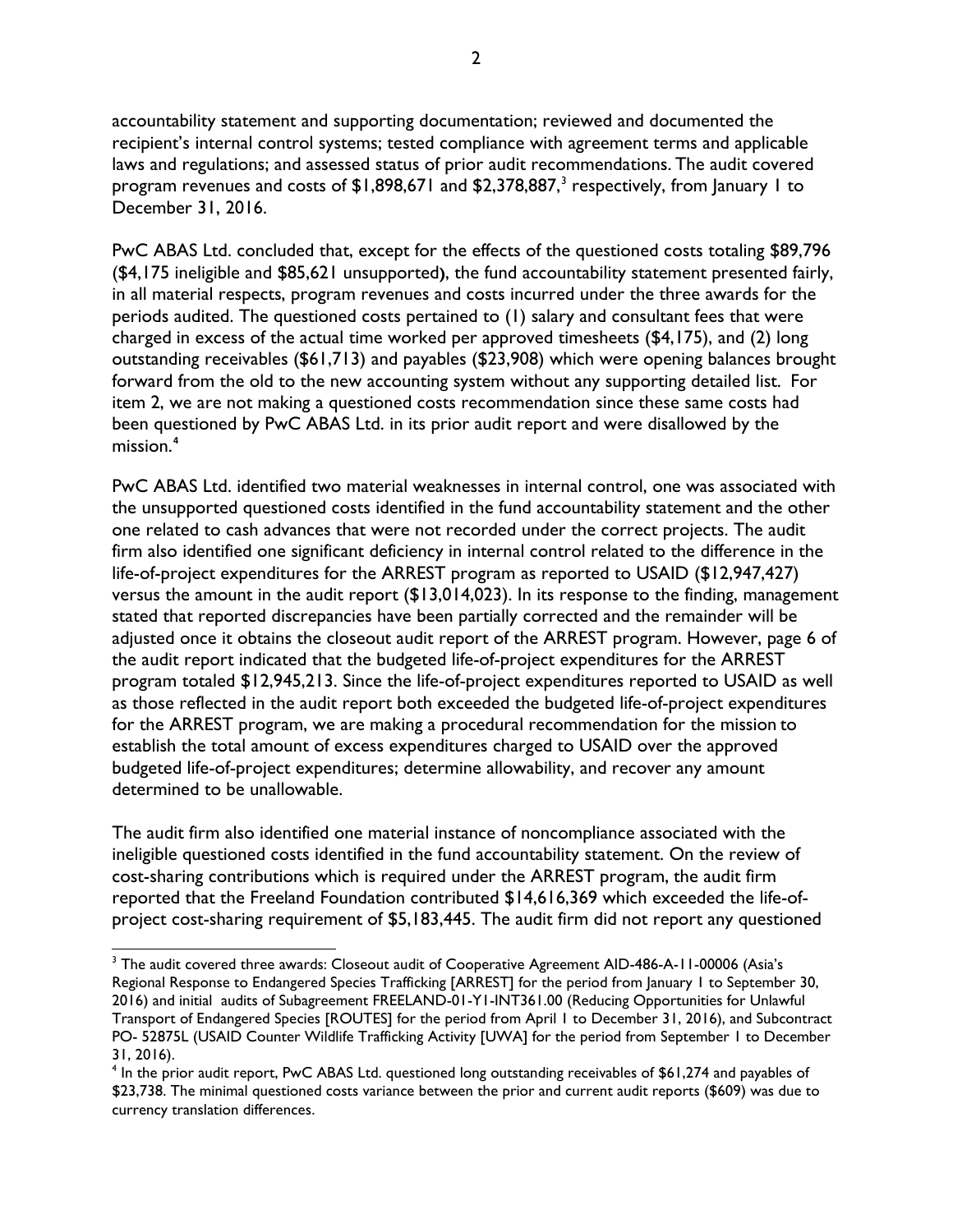cost-sharing contributions. There were no cost-sharing requirements on the ROUTES and UWA programs.

Furthermore, the audit firm reported that (1) the Freeland Foundation did not have a USAIDauthorized provisional indirect cost rate and (2) two of the four prior audit findings had not been satisfactorily addressed and were reported again in the current audit report under Findings 4.2.3 and 5.2.1, and are covered by Recommendations 4 and 5 below.

Finally, in accordance with the requirements for closeout audits in Section IV.B.12 of the audit contract statement of work, the audit firm presented as an annex to the audit report an inventory of assets purchased with USAID funds for the ARREST program, and reported that the USAID agreement officer approved the inventory disposition proposed by the Freeland Foundation. Nonetheless, since the audit firm did not report whether there was excess cash (total revenues less total costs) not refunded to USAID for the ARREST program, we are making a procedural recommendation for the mission to determine whether there was excess cash not refunded to USAID under the program, determine allowability, and recover any amount determined to be unallowable.

During our desk review, we noted several issues which the audit firm will need to address in future audit reports. We presented these issues in a memorandum to the controller dated February 22, 2019.

To address the issues identified in the report, we recommend that USAID Regional Development Mission/Asia:

**Recommendation 1.** Determine the allowability of \$4,175 in questioned salaries (ineligible) identified in the fund accountability statement on page 29, and detailed in Finding 5.2.1 on pages 61–62 of the audit report, and recover any amount determined to be unallowable.

**Recommendation 2.** For the Asia's Regional Response to Endangered Species Trafficking program, establish the total amount of excess expenditures charged to USAID over the approved budgeted life-of-project expenditures as discussed on page 2 of this memorandum, and in Finding 4.2.3 on pages 56–57 of the audit report, determine allowability, and recover any amount determined to be unallowable.

**Recommendation 3.** For the Asia's Regional Response to Endangered Species Trafficking program, determine whether there was excess cash (total revenues less total costs) not refunded to USAID as discussed on page 3 of this memorandum, determine allowability, and recover any amount determined to be unallowable.

**Recommendation 4.** Verify that the Freeland Foundation corrects the two material weaknesses and the one significant deficiency in internal control identified in the report on internal control on pages 52–53 and detailed in Findings 4.2.1, 4.2.2, and 4.2.3 on pages 54–57 of the audit report.